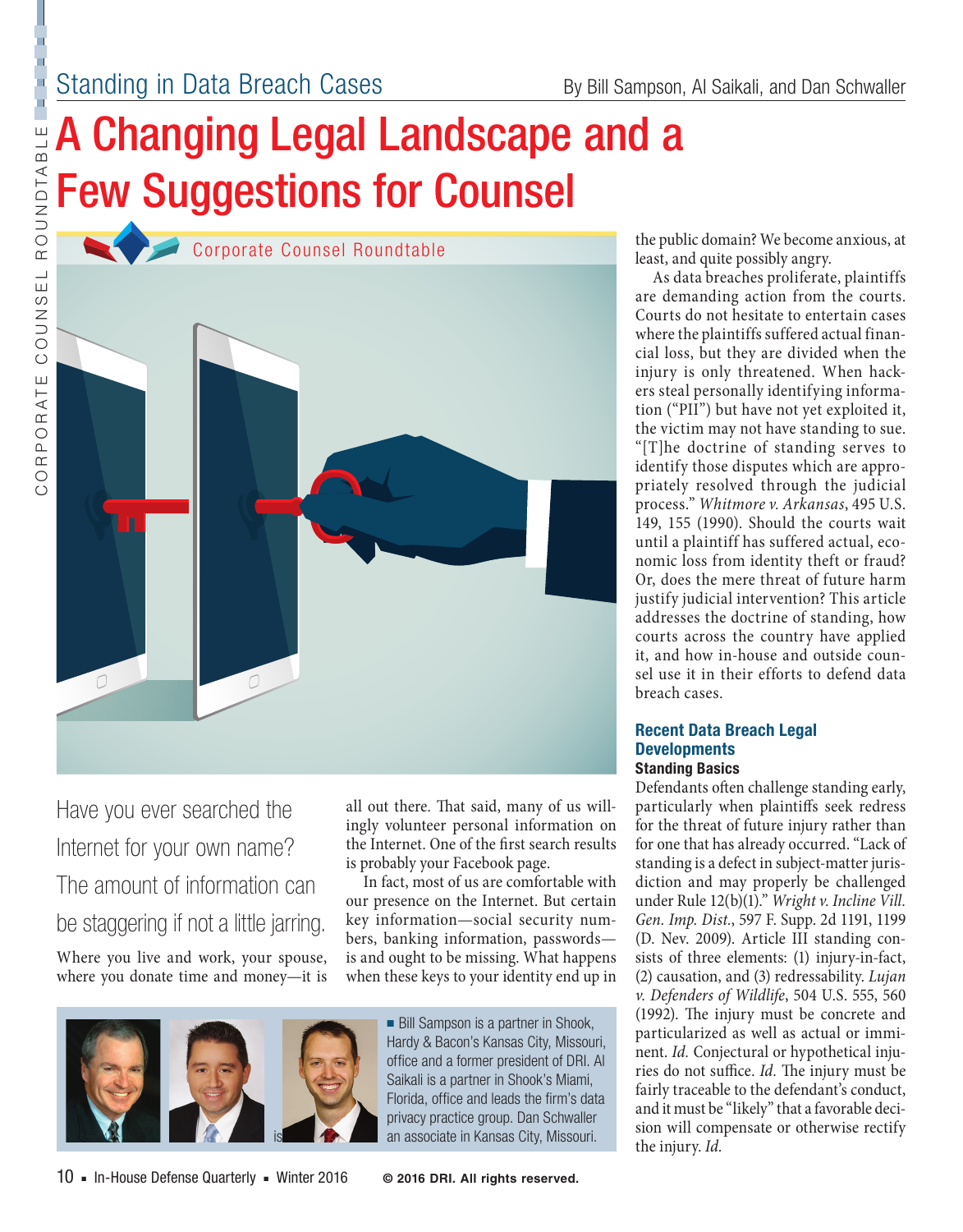#### **The U.S. Supreme Court's Standing Decision in** *Clapper*

The Supreme Court addressed the injuryin-fact requirement in *Clapper v. Amnesty International USA*, 133 S.Ct. 1138 (2013), a case many expected to have widespread repercussions in favor of defendants in data breach cases. *See, e.g.,* Rebecca J. Schwartz, *New U.S. Supreme Court Decision Will Likely Impact Data Breach Litigation*, Data Security Law Journal (Mar. 7, 2013), http://www.datasecuritylawjournal. com/2013/03/07/new-u-s-supreme-court-decision-will-likely-impact-data-breach-litigation/; Douglas Meal, *How High Court's Clapper Ruling Will Impact Breach Cases*, Law360 (Mar. 5, 2013, 1:43 PM), http://www.law360. com/articles/420896/how-high-court-s-clapperruling-will-impact-breach-cases.

The 2008 amendments to the Foreign Intelligence Surveillance Act of 1978 allowed the government to conduct, subject to certain conditions, "surveillance of individuals who are not 'United States persons' and are reasonably believed to be located outside the United States." *Id.* at 1140. Amnesty International challenged the law immediately and argued it had suffered an injury-in-fact fairly traceable to the law "because there is an objectively reasonable likelihood that their communications with their foreign contacts will be intercepted… at some point." *Id.* at 1141. Alternatively, the group urged it had standing because "the risk of… surveillance requires them to take costly and burdensome measures to protect the confidentiality of their communications." *Id.*

The Supreme Court rejected Amnesty International's position. *Id.* at 1143. While Amnesty International relied on the Second Circuit Court of Appeals' standard the threat of a future injury confers standing when there is an "objectively reasonable likelihood" that the injury will occur—the Supreme Court held a threatened future injury must be "certainly impending" to confer standing. *Id.* at 1147. To suffer the actual injury that Amnesty International feared, a chain of five events would need to occur, some of which depended on the independent actions of third parties. *Id.* at 1148. The Court held this chain of possibilities was too attenuated and speculative to satisfy the "certainly impending" standard. *Id.* 

The Supreme Court rejected Amnesty's alternative argument on the same basis, holding that "costly and burdensome measures" to avoid future harm cannot confer standing when "the harm respondents seek to avoid is not certainly impending." *Id.* at 1151. "If the law were otherwise, an enterprising plaintiff would be able to secure a lower standard for

■

If *Clapper* appeared to close the door to standing in data breach cases where there was no actual injury, it did not take long for other courts to find open windows.

Article III standing simply by making an expenditure based on a nonparanoid fear." *Id.*

■

If *Clapper* appeared to close the door to standing in data breach cases where there was no actual injury, it did not take long for other courts to find open windows. First, *Clapper*'s peculiar, five-link chain of events gave courts ample room to distinguish their cases. Second, *Clapper* offered a footnote that seemed to dilute the demanding "clearly impending" standard: "Our cases do not uniformly require plaintiffs to demonstrate that it is literally certain that the harms they identify will come about. In some instances, we have found standing based on a 'substantial risk' that the harm will occur…." *Id.* at 1150, fn 5. Two and a half years later, several courts led by the Seventh Circuit Court of Appeals have moved past *Clapper* to recognize standing in data breach cases where plaintiffs had yet to suffer any actual injury. *See, e.g., In re Adobe Systems, Inc. Privacy Litigation*, 66 F. Supp. 3d 1197 (N.D. Cal. 2014); *Remijas v. Neiman Marcus Group, LLC*, 794 F.3d 688 (7th Cir. 2015). *See also Tabata v. Charleston Area Med. Ctr.*, 233 W. Va. 512 (2014) (holding that, under West Virginia law, patients have a legal interest in keeping their medical information confidential.).

That said, other data breach decisions, both pre- and post-*Clapper*, have regularly resulted in dismissal on standing grounds. *See, e.g., In re Barnes & Noble Pin Pad Litig.*, No. 12-cv-8617, 2013 WL 4759588, at \*5 (N.D. Ill. Sept. 3, 2013); *In re LinkedIn User Privacy Litig.*, 932 F. Supp. 2d 1089, 1094– 95 (N.D. Cal. 2013); *Willingham v. Global Payments, Inc.*, No. 12-CV-01157, 2013 WL 440702, at \*19–20 (N.D. Ga. Feb. 5, 2013); *Hammond v. The Bank of New York Mellon Corp.*, No. 08-civ-6060, 2010 WL 2643307, at \*2, 7, 8 (S.D.N.Y. June 25, 2010); *Allison v. Aetna Inc.*, No. 09-2560, 2010 WL 3719243, at \*4–6 (E.D. Pa. Mar. 9, 2010); *Randolph v. ING Life Ins. and Annuity Co.*, 486 F. Supp. 2d 1, 4, 7–8 (D.D.C. 2007); *Key v. DSW, Inc.*, 454 F. Supp. 2d 684, 689-90 (S.D. Ohio 2006). Through the first ten months of 2015, courts in the Northern District of California and the Southern District of Texas continue to disagree with decisions like *In re Adobe* and *Neiman Marcus*. *See, e.g., Antman v. Uber Techs., Inc.*, No. 3:15-cv-01175-LB, 2015 WL 6123054 (Oct. 19, 2015); *Peters v. St. Joseph Svcs. Corp.*, 74 F. Supp. 3d 847 (S.D. Tex. 2015). While defendants have ample case law to support dismissal of data breach cases due to lack of standing, in-house and defense counsel must know the legal landscape to appreciate how courts may reach such differing understandings of *Clapper*.

#### **Competing Interpretations of** *Clapper***:**  *In re Adobe* **and** *Neiman Marcus* **vs***. In re Zappos***,** *Galaria***, and** *eBay*

*In re Adobe Systems, Inc. Privacy Litigation,* 66 F. Supp. 3d 1197 (N.D. Cal. 2014), arose in the Northern District of California. Adobe's systems were infiltrated for several weeks in 2013. *Id*. at 1206. The hackers accessed Adobe's source code, customer names, login IDs, passwords, mailing and e-mail addresses, and credit card information, which they were able to decrypt while in Adobe's systems. *Id.* at 1207. The hackers posted some of the stolen data on the Internet; other data was used to exploit vulnerabilities in Adobe products. *Id.* at 1215. Based on these facts, the plaintiffs— Adobe customers—alleged they suffered an injury-in-fact through an increased risk of future harm and costs to mitigate the risk of future harm. *Id.* at 1211. Relying on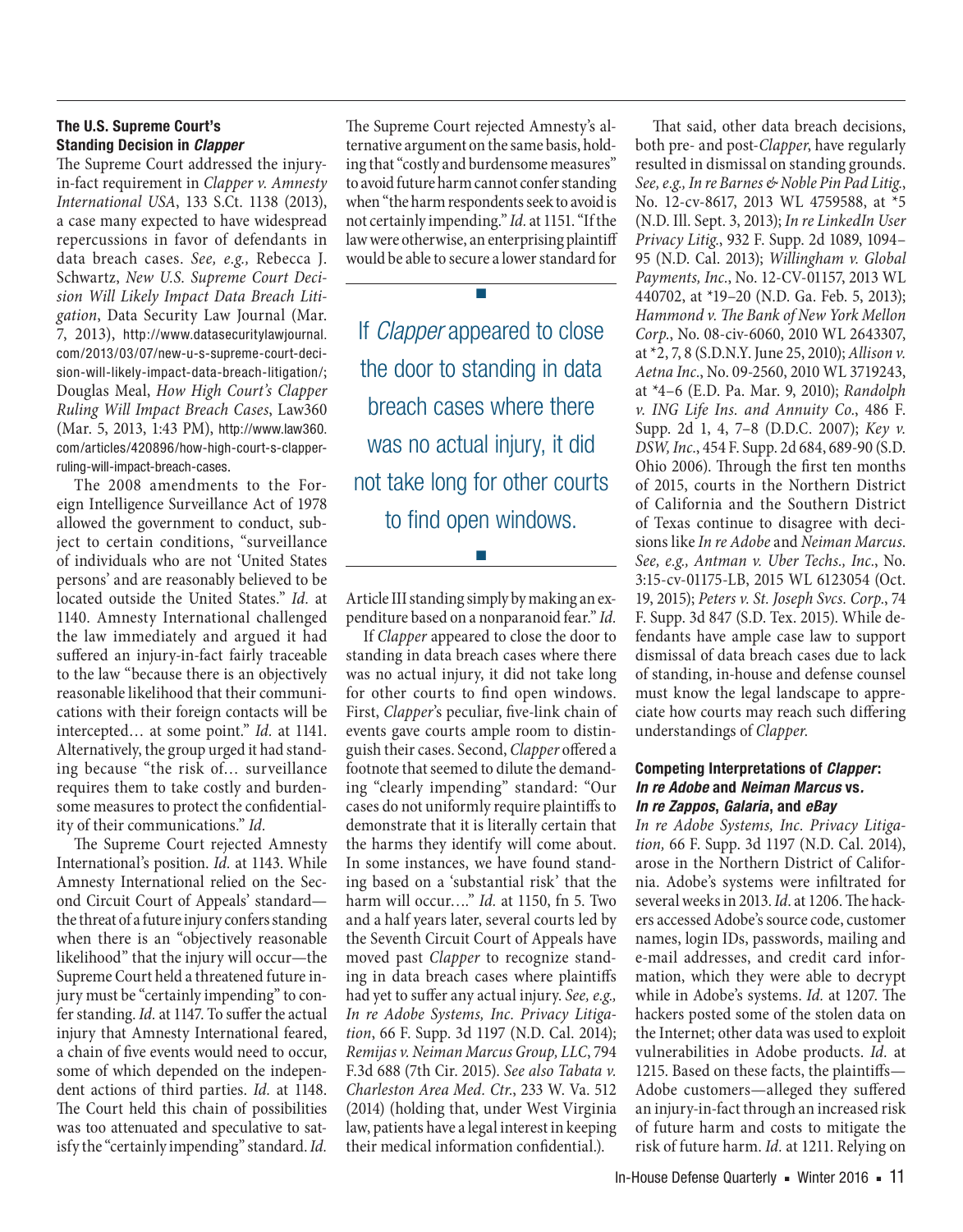post-*Clapper*, Adobe insisted *Clapper* had resolved that an "increased risk of future harm" was "insufficient to confer Article III standing under the 'certainly impending' standard." *Id.* at 1212.

α numerous district court data breach cases<br>  $\exists$  post-*Clapper*, Adobe insisted *Clapper* had<br>  $\infty$  resolved that an "increased risk of future<br>  $\leftarrow$  harm" was "insufficient to confer Article<br>  $\Box$  III standing under Unwilling to conclude *Clapper* brought "the sea change that Adobe suggests," *Id.*  at 1214, the Northern District chose to distinguish *Clapper. Id.* Acknowledging plaintiffs could not supply any evidence their communications had been or would be monitored, requiring a tenuous sequence of events before any actual harm could occur, the court nevertheless observed the hackers stole the *Adobe* plaintiffs' personal information and posted some of the stolen information on the Internet. *Id.* at 1214–15. Whereas *Clapper* presented a risk of harm that was attenuated and speculative and rested on the occurrence of an elongated chain of events, the court felt the risk of harm to Adobe's customers was real and immediate. *Id.* at 1214–15. Citing the *Clapper* footnote, the Northern District held the harm "need not already have occurred or be 'literally certain' in order to constitute injury-in-fact." *Id.* at 1215. Additionally, having found the plaintiffs faced a certainly impending future harm from the theft of their personal data, the court noted plaintiffs' costs to mitigate the damage through credit monitoring services was an additional injury-in-fact for standing purposes. *Id.* at 1207, 1217.

It was during the 2013 holiday season that Neiman Marcus heard its customers were finding fraudulent charges on their bills. *Neiman Marcus*, 794 F.3d at 690. Within a few weeks, the company discovered malware had infected its computer systems and compromised 350,000 credit card numbers. *Id.* Other PII, including social security numbers and birth dates, remained safe. *Id.* By the time the lawsuit arrived in court, identity thieves had used 9,200 cards fraudulently, although all 9,200 cardholders had been fully reimbursed. *Remijas v. Neiman Marcus Group, LLC*, 794 F.3d 688, 690–92 (7th Cir. 2015).

Plaintiffs alleged several injuries: an increased risk of future fraudulent charges, lost time and money spent mitigating the damage, and greater susceptibility to identity theft. *Id.* at 692. Neiman Marcus countered that the possibility of future identity theft was too speculative. *Id.* Additionally, because it is standard practice in the credit card industry to reimburse fraudulent charges, Neiman Marcus argued plaintiffs would not suffer any injury even if fraudulent charges appeared on their cards. *Id.*

Distinguishing *Clapper*, the Seventh Cir-

■

Citing the *Clapper* footnote, the Northern District held the harm "need not already have occurred or be 'literally certain' in order to constitute injury-in-fact."

■

cuit felt the risk of identity theft or credit card fraud was "immediate and very real." *Id.* at 693. "Neiman Marcus customers should not have to wait until hackers commit identity theft or credit-card fraud in order to give the class standing." *Id.* While the *Clapper* plaintiffs failed to offer evidence of actual government monitoring of their communications, either in the past or in the future, the *Neiman Marcus* plaintiffs established hackers had deliberately targeted Neiman Marcus. *Id.* The *Neiman Marcus* court continued: "Presumably, the purpose of the hack is, sooner or later, to make fraudulent charges or assume those consumers' identities." *Id.* It used this presumption to find standing for the plaintiffs.

*Neiman Marcus* joined *In re Adobe* in its handling of mitigation expenses. *Id.*  at 694; *In re Adobe*, 66 F. Supp. 3d at 1207, 1217. The Seventh Circuit observed mitigation expenses can qualify as actual injuries where the harm is imminent, *Neiman Marcus*, 794 F.3d at 694; and it exploited Neiman Marcus's offer of credit monitoring services to each of its affected customers, observing:"It is unlikely that [Neiman Marcus offered these credit monitoring services] because the risk is so ephemeral that it can safely be disregarded." *Id.*

While the *Neiman Marcus* and *In re Adobe* courts found certainly impending future harm in data breach cases, many other courts have not. In January 2012, hackers breached online retailer Zappos' servers and stole customer names, account numbers, passwords, mailing and e-mail addresses, phone numbers, and the last four digits of customer credit cards. *In re Zappos.com, Inc.*, No. 3:12-cv-00325-RCJ-VPC, 2015 U.S. Dist. LEXIS 71195, at \*5–6 (D. Nev. June 1, 2015). There, too, plaintiffs alleged their increased risk of identity theft or other fraud constituted an injuryin-fact. *Id.* at \*9. Zappos argued plaintiffs lacked standing because they pleaded no actual damage. *Id.*

At this point, the scenario looks familiar: hackers breach the servers, sensitive customer information is lost, and customers sue over the threat of future fraud and identity theft. In *In re Zappos*, though, the details took a modest turn, which changed the outcome of the case. At the time of that breach, the hackers were able to view only the last four digits of the customers' credit cards. *Id.* at \*27. Also important, plaintiffs did not allege the identity thieves misused their personal information in any way. *Id.*  at \*22. Both of these facts weighed against a finding of certainly impending harm. *Id.*  at \*23. The most important detail in the court's view, however, was the three and a half years that passed between the breach and the legal issues being submitted to the court. *Id.* A series of delays occurred after the data breach, including a motion to compel arbitration, amending the complaint twice, and attempts to mediate. *Id.* at \*6–7. Despite such an abundance of time to collect and report evidence of identity theft and fraud, the plaintiffs could not produce a single instance. *Id.* at \*23. In the court's mind, "[e]ven if Plaintiffs' risk of identity theft and fraud was substantial and immediate in 2012, the passage of time without a single report from Plaintiffs that they in fact suffered the harm they fear must mean something." *Id.* For *In re Zappos*, it meant granting the motion to dismiss. *Id.* at \*35. "The more time that passes without the alleged future harm actually occurring undermines any argument that the threat of that harm is immediate, impending, or otherwise substantial." *Id.* at \*24–25.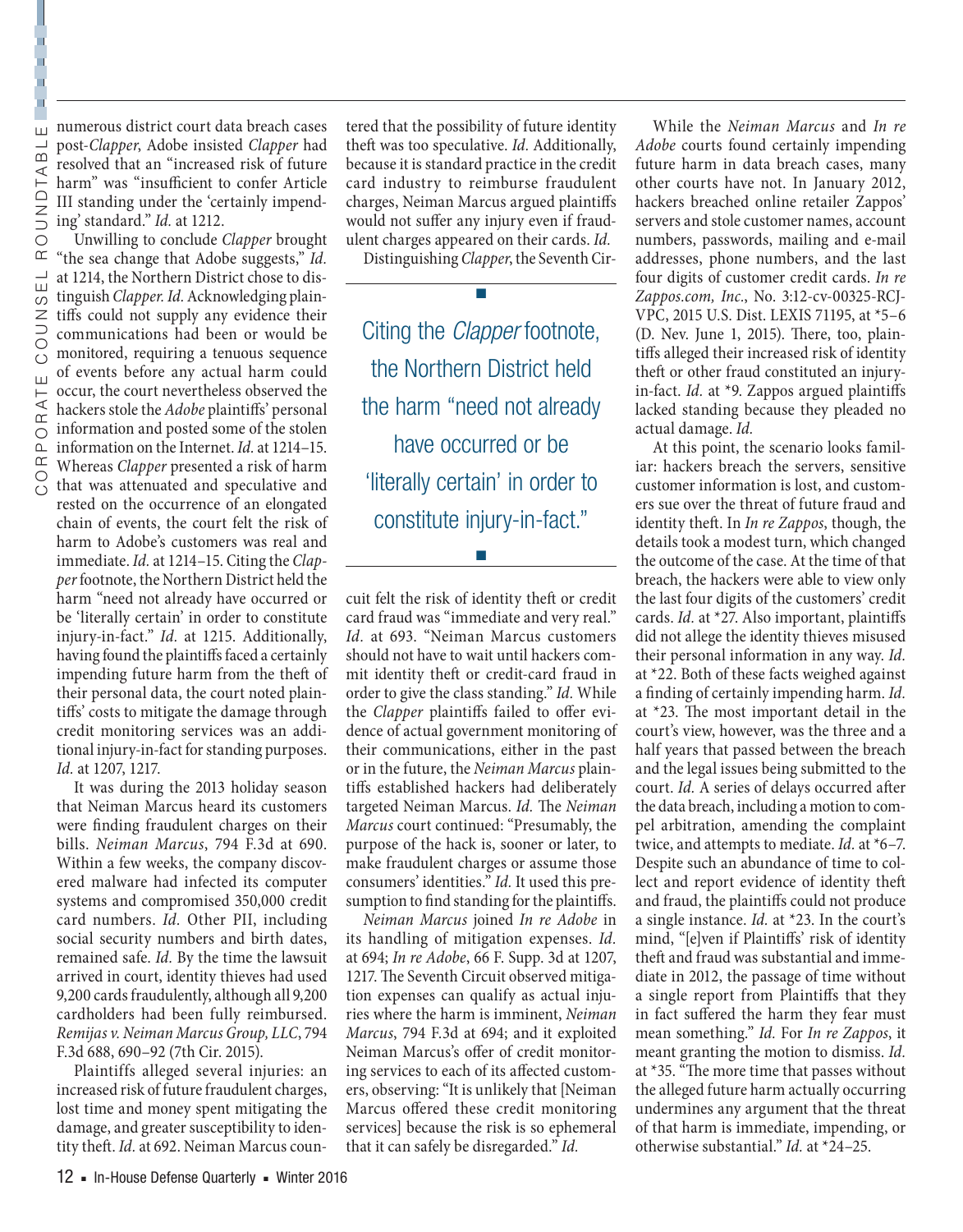In 2014, the Southern District of Ohio weighed in and dismissed a data breach case due to lack of standing. *Galaria v. Nationwide Mut. Ins. Co.*, 998 F. Supp. 2d 646 (S.D. Ohio 2014). Hackers infiltrated Nationwide Mutual Insurance Company's systems in 2012, compromising the plaintiffs' PII. *Id.* at 650. The plaintiffs sued Nationwide on behalf of a class and claimed an increased risk of harm and increased costs to mitigate the risk. *Id.*  at 653. Interpreting *Clapper*, the *Galaria*  court stated that "an increased risk of identity theft, identity fraud, medical fraud or phishing is not itself an injuryin-fact because Named Plaintiffs did not allege—or offer facts to make plausible an allegation that such harm is 'certainly impending.'" *Id.* at 654. Even if a data breach increases their likelihood of identity theft, "a factual allegation as to how much more likely they are to become victims than the general public is not the same as a factual allegation showing how likely they are to become victims." *Id.* The Ohio court used Nationwide's offer of free credit monitoring and identity theft protection as a reason to reject finding cer-

tainly impending harm. *Id.* The Eastern District of Louisiana dismissed a data breach case for lack of standing in 2015. *Green v. eBay Inc.*, No. 14-1688, 2015 WL 2066531 (E.D. La. May 4, 2015). After eBay suffered a data breach in 2014, certain customers alleged an increased risk of future identity theft. *Id.*  at \*4. Relying on *Clapper*, the court held the plaintiff failed to allege any actual or imminent harm. *Id.* at \*6. The Eastern District of Louisiana went on to list several factors that help a court ascertain whether plaintiffs suffered actual harm: "whether their data was actually taken when it was accessed, whether certain information was decrypted, whether the data was actually misused or transferred to another third party and misused, and whether or not the third party succeeded in misusing the information." *Id.* at \*5. Reasoning "[t]he mere fact that Plaintiff's information was accessed during the Data Breach is insufficient to establish injury-in-fact," *Id.*, the Ohio court dismissed the case for lack of standing. *Id.* at \*6.

### **Suggestions for Corporate and Defense Counsel in Litigation**

Standing is an important tool in the toolkit. The recent cases tell us the "certainly impending" standard for future harm can sit lightly on the facts. Success in litigation after a data breach may turn on which types of information the hackers accessed

■

Success in litigation after a data breach may turn on which types of information the hackers accessed and whether and how rapidly the hackers exploited that information.

and whether and how rapidly the hackers exploited that information.

■

No matter how a data breach happens—malware infections, loss or theft of a company laptop, misdirecting an e-mail, etc.—comprehensive training programs on data security for employees can reduce or eliminate the threat of data breach losses. In *Krottner v. Starbucks Corp.*, the plaintiff filed a class action complaint after an employee's laptop was stolen. 628 F.3d 1139, 1140 (9th Cir. 2010). The laptop contained unencrypted employee information, including names, addresses, and social security numbers. *Id.* Taking note the information was unencrypted, the *Krottner*  court held the threat of future harm was certainly impending and plaintiffs had sufficiently alleged an injury-in-fact for Article III standing purposes. *Id.* at 1143. Similarly, the plaintiff in *Polanco v. Omnicell, Inc.* filed a class action complaint after an employee's laptop containing unencrypted medical patient information was stolen from the employee's car. 988 F. Supp. 2d 451, 457 (D. N.J. 2013). The court granted Omnicell's motion to dismiss after determining this particular plaintiff's medical information was not actually on the stolen laptop. *Id.* at 469. *See also Resnick v.* 

*AvMed, Inc.*, 693 F.3d 1317, 1322 (11th Cir. 2012) (denying defendant's motion to dismiss after an unencrypted AvMed laptop was stolen and plaintiffs suffered identity theft within 14 months of the theft.).

Like *Krottner* and *Polanco*, most data breach lawsuits arise from a factual scenario that involves human error. *See* Frank Ohlhorst, *IBM Says Most Security Breaches Are Due to Human Error*, Tech Republic (Oct. 8, 2014, 9:17 AM), http://www. techrepublic.com/article/ibm-says-most-securitybreaches-are-eue-to-human-error/. Whether an employee loses a device, misdirects an e-mail, clicks on an e-mail or a link that allows malware to infect the system, or intentionally causes a breach, training can help minimize the risks. Businesses can focus on safe storage of sensitive information, training to identify suspicious e-mails and links and create strong passwords, particularly on mobile devices. *See Provide Cyber Security Training for Employees*, Travelers.com, https://www.travelers.com/prepare-prevent/protect-your-business/cyber-security/ employee-training.aspx.

Encryption provides an important second layer of security. Just as a locked safe can keep a burglar from stealing a homeowner's most valuable possessions, encryption can keep a hacker from being able to exploit the sensitive information they obtain.

Encryption software scrambles data according to an algorithm. Anyone in possession of the encryption key can descramble the algorithm to determine the actual credit card number. *See What is Encryption?,* Microsoft.com, http://windows. microsoft.com/en-us/windows/what-isencryption#1TC=windows-7. In the *Krottner, Polanco,* and *AvMed* cases, the information on the employee laptops was unencrypted, allowing the laptop thief access to all sensitive information on the device. *See* 628 F.3d at 1140; 988 F. Supp. 2d at 457. In *In re Adobe*, the hackers encountered encrypted information, but allegedly had access to the encryption key in the same computer system. 66 F. Supp. 3d at 1215.

Encrypting sensitive information and sequestering the encryption key renders the encrypted information worthless to a hacker. Point-to-point (P2P) encryption is *Data Breach*  $\geq$  page 83